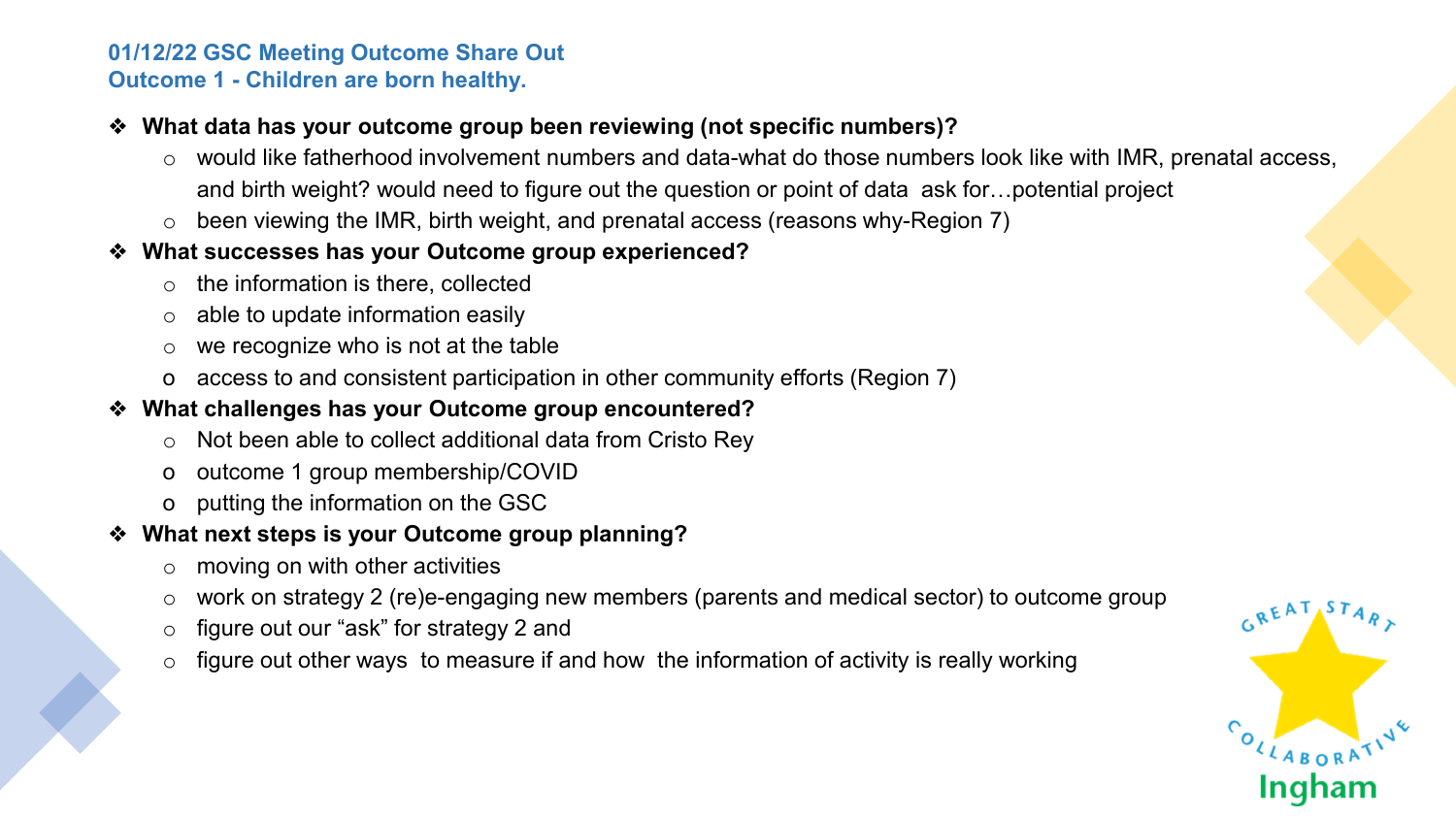### **01/12/22 GSC Meeting Outcome Share Out**

**Outcome 2 - Children are healthy, thriving, and developmentally on track from birth to third grade.** 

#### **What data has your outcome group been reviewing (not specific numbers)?**

o None at this time.

#### **What successes has your Outcome group experienced?**

- o Social emotional flyers shared from MSU Psychological Clinic
- o Promoting DEI work through Ingham Racial Equity Cohort
- o Andrea promoting Parent Cafés with clients she serves
- o Stay Well Resource from MDHHS shared
- o Connecting kinship caregivers with SE support resources
- o DEI info added to GSC DEI website page
- o WIC Spotlight presentation
- o Ongoing discussion on substance use and domestic violence for CPS referrals

## **What challenges has your Outcome group encountered?**

- o COVID
- o Data surrounding the increase in CPS referrals (abuse/neglect)
- **What next steps is your Outcome group planning?**
	- $\circ$  Ingham Racial Equity Cohort Moving toward submission of information to MiRegistry to share across the state.
	- o Connect with someone (from CPS) to discuss the referrals
	- o Additional DEI resources for the Ingham GSC website.

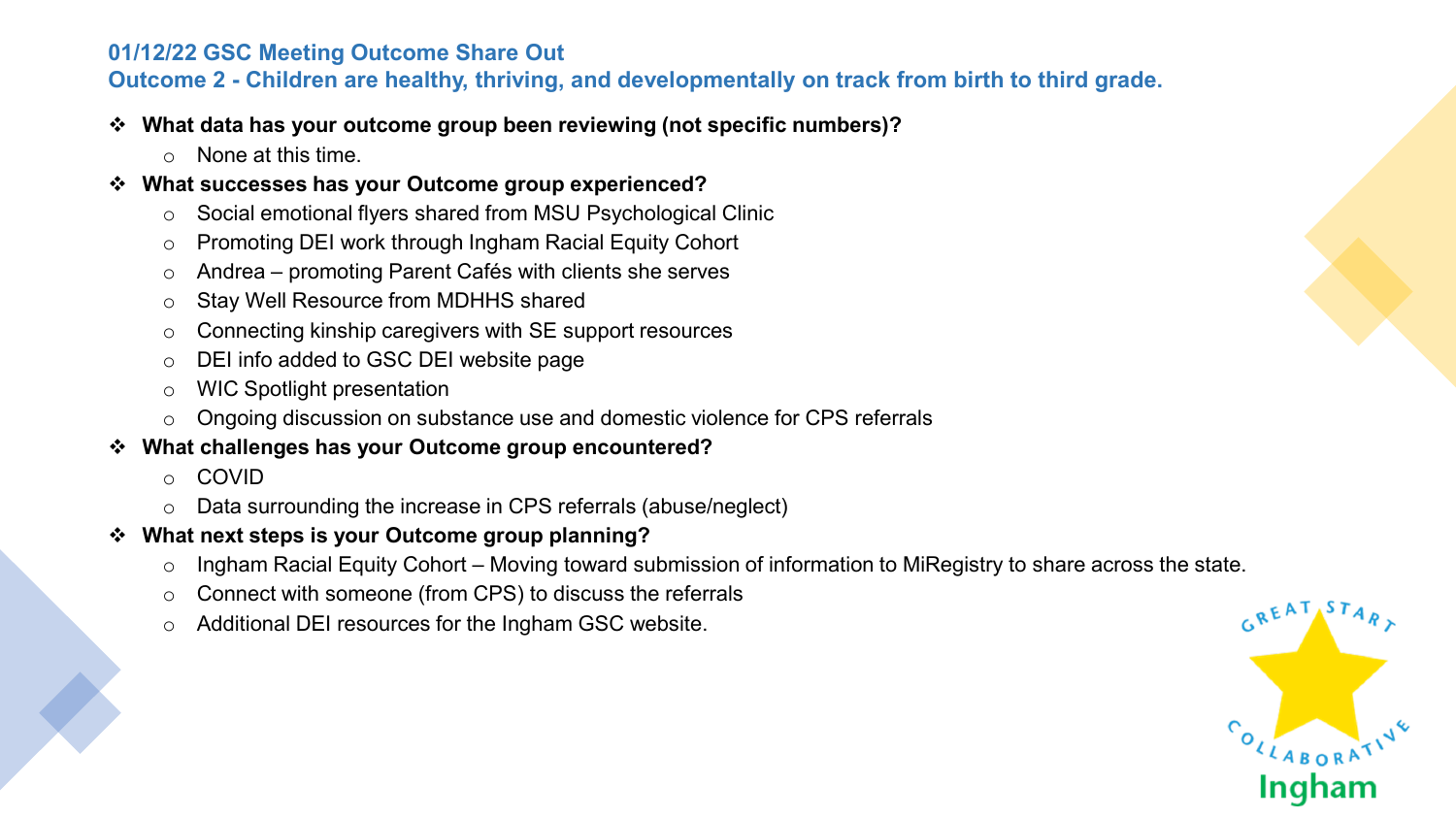### **01/12/22 GSC Meeting Outcome Share Out**

**Outcome 3 - Children are developmentally ready to succeed in school at time of school entry.**

#### **What data has your outcome group been reviewing (not specific numbers)?**

- o ReadyRosie enrollment
- o Preschool enrollment, specifically gaps in enrollment

## **What successes has your Outcome group experienced?**

- ARC and WIC Spotlights: supporting providers and children
- o GSQ offered several Summer events and did trainings with providers
- Lots of growth with ReadyRosie and expansion of ReadyRosie to Clinton and Eaton Counties through the Literacy Hub grant
- o Literacy Workshops
- o Working together with faith communities such as St. Luke

# **What challenges has your Outcome group encountered?**

- $\circ$  Slow start of ARC but a great opportunity for growth. Limited to Medicaid eligibility
- o Virtual environment and adjusting to continual shifts in delivery (in-person/virtual)
- o Staffing shortages
- o Inability of self-regulation and lack of SE education/supports

# **What next steps is your Outcome group planning?**

- o GSQ can provide Ingham Childcare Star Ratings information quarterly
	- o Centers, homes, group homes
- o Continue to promote ARC
- $\circ$  Partner with St. Luke to attend events